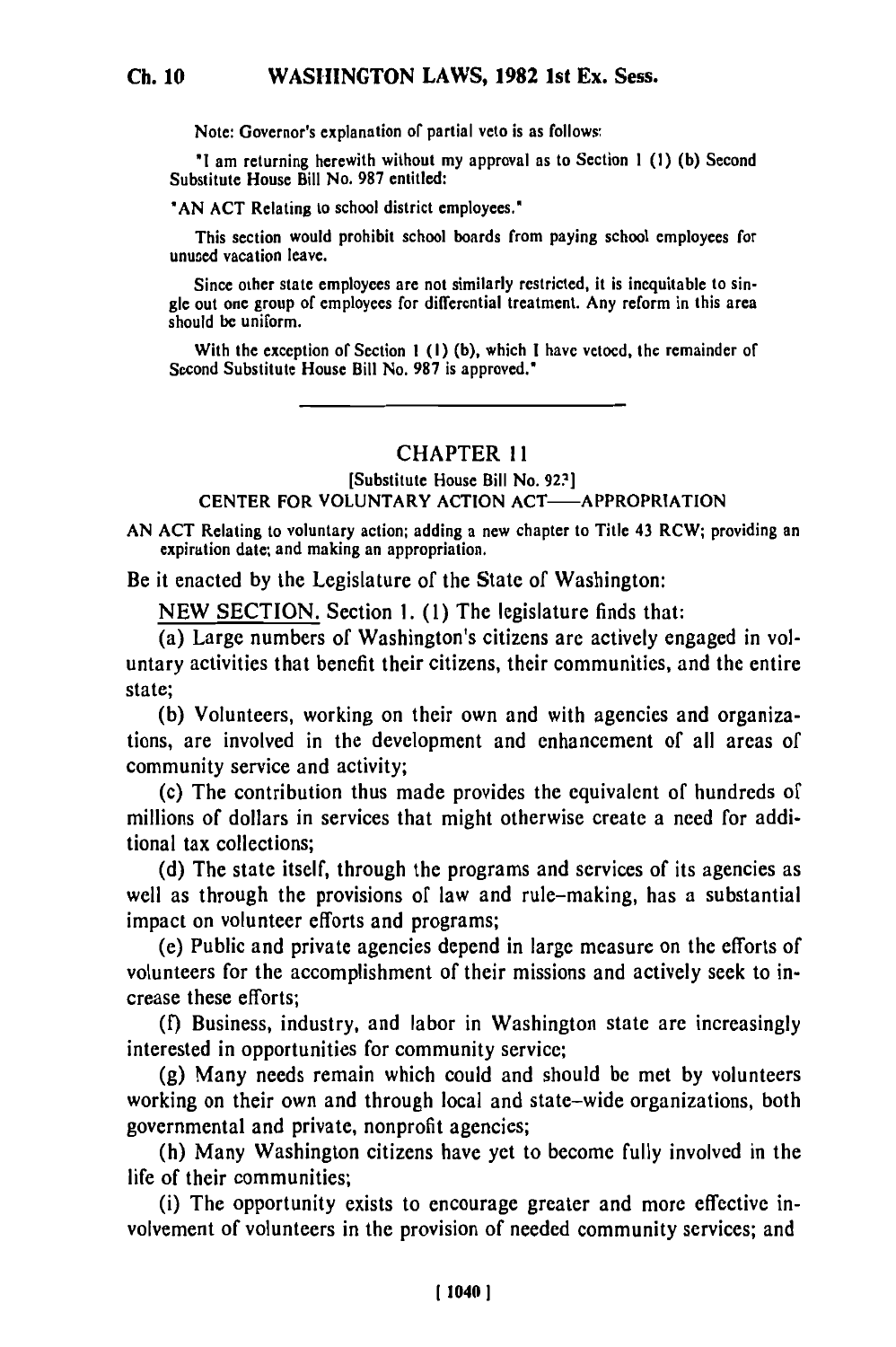*(0)* Planned and coordinated recognition, information, training, and technical assistance for volunteer efforts through a state-wide center for voluntary action have been proven to be effective means of multiplying the resources volunteers bring to the needs of their communities.

(2) Therefore, the legislature, in recognition of these findings, enacts the Center for Voluntary Action Act to ensure that the state of Washington makes every appropriate effort to encourage effective involvement of individuals in their communities and of volunteers who supplement the services of private, nonprofit community agencies and organizations, agencies of local government throughout the state, and the state government.

NEW SECTION. Sec. 2. This chapter may be known and cited as the Center for Voluntary Action Act.

NEW SECTION. Sec. 3. Unless the context clearly requires otherwise, the definitions in this section apply throughout this chapter.

(1) "Volunteer" means a person who is willing to work without expectation of salary or financial reward and who chooses where he or she provides services and the type of services he or she provides.

(2) "Center" means the state center for voluntary action.

(3) "Council" means the Washington state council on voluntary action.

NEW SECTION. Sec. 4. The governor may establish a state-wide center for voluntary action within the planning and community affairs agency or its statutory successor, and appoint a coordinator, who may employ such staff as necessary to carry out the purposes of this chapter. The provisions of chapter 41.06 RCW do not apply to the coordinator and the staff.

NEW SECTION. Sec. 5. The center, working in cooperation with individuals, local groups, and organizations throughout the state, may undertake any program or activity for which funds are available which furthers the goals of this chapter. These programs and activities may include, but are not limited to:

(I) Providing information about programs, activities, and resources of value to volunteers and to organizations operating or planning volunteer programs;

(2) Sponsoring recognition events for outstanding individuals and organizations;

(3) Facilitating the involvement of business, industry, government, and labor in community service and betterment;

(4) Organizing, or assisting in the organization of, training workshops and conferences;

(5) Publishing schedules of significant events, lists of published materials, accounts of successful programs and programming techniques, and other information concerning the field of volunteerism, and distributing this information broadly;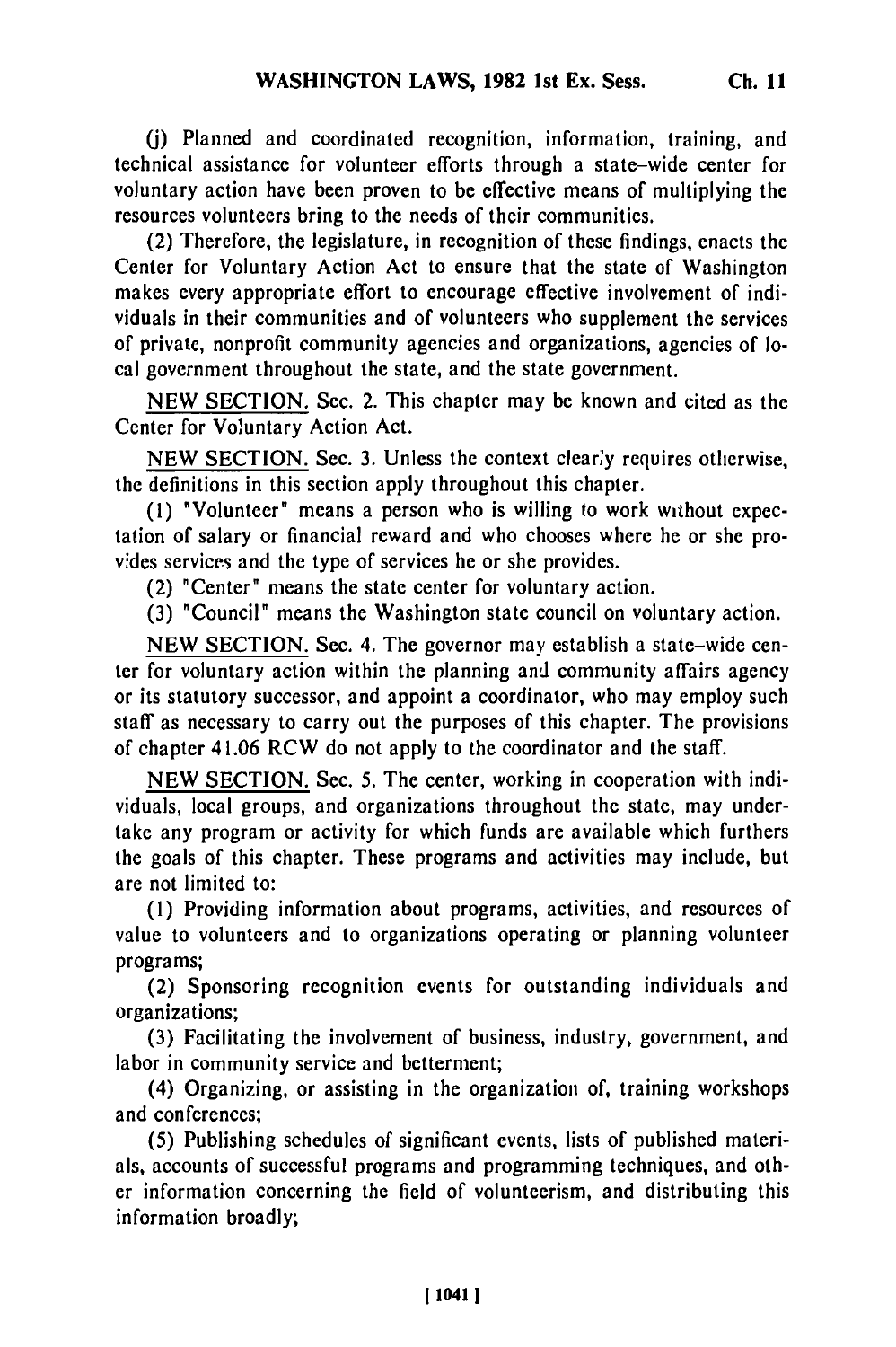**(6)** Reviewing the laws and rules of the state of Washington, and proposed changes therein, to determine their impact on the success of volunteer activities and programs, and recommending such changes as seem appropriate to ensure the achievement of the goals of this chapter.

NEW SECTION. Sec. 6. (1) There is created the Washington state council on voluntary action to assist the governor and the center in the accomplishment of its mission.

(2) Giving due consideration to geographic representation, the governor shall appoint the members of the council as provided in this section.

(3) The governor shall appoint a chair for the council.

(4) The advisory council shall have an odd number of members, including its chair, appointed or reappointed for three-year terms, with a total membership of no less than fifteen and no more than twenty-one.

(5) Upon initial appointment, one-third of the members of the advisory council shall be appointed for one-year terms, one-third for two-year terms, and one-third for three-year terms. Thereafter, as vacancies shall occur, appointments shall be for the unexpired portion of the term.

(6) Members of the council shall upon request be reimbursed for travel expenses as provided in RCW 43.03.050 and 43.03.060.

**(7)** The council and its members shall:

(a) Advise the governor as he may request and direct;

(b) Propose, review, and evaluate activities and programs of the center and, to the degree practical, advocate decentralization of the center's activities, facilitate but not require or hinder existing local volunteer services, and not advocate the replacement of needed paid staff with volunteers;

(c) Represent the governor and the center on such occasions and in such manner as the governor may from time to time provide; and

(d) Deliver to the governor and the legislature on the 15th of December, 1982, and of each year thereafter a report outlining the scope and nature of volunteer activities in the state, assessing the need and potential for volunteer activities in the state, identifying and recognizing significant accomplishments and services of individual volunteers and volunteer programs, and making such recommendations as the council determines by majority vote.

NEW SECTION. Sec. 7. (1) The center may receive such gifts, grants, and endowments from private or public sources as may be made from time to time, in trust or otherwise, for the use and benefit of the purpose of the center and expend the same or any income therefrom according to the terms of the gifts, grants, or endowments. The center may charge reasonable fees, or other appropriate charges, for attendance at workshops and conferences, for various publications and other materials which it is authorized to prepare and distribute for the purpose of defraying all or part of the costs of those activities and materials.